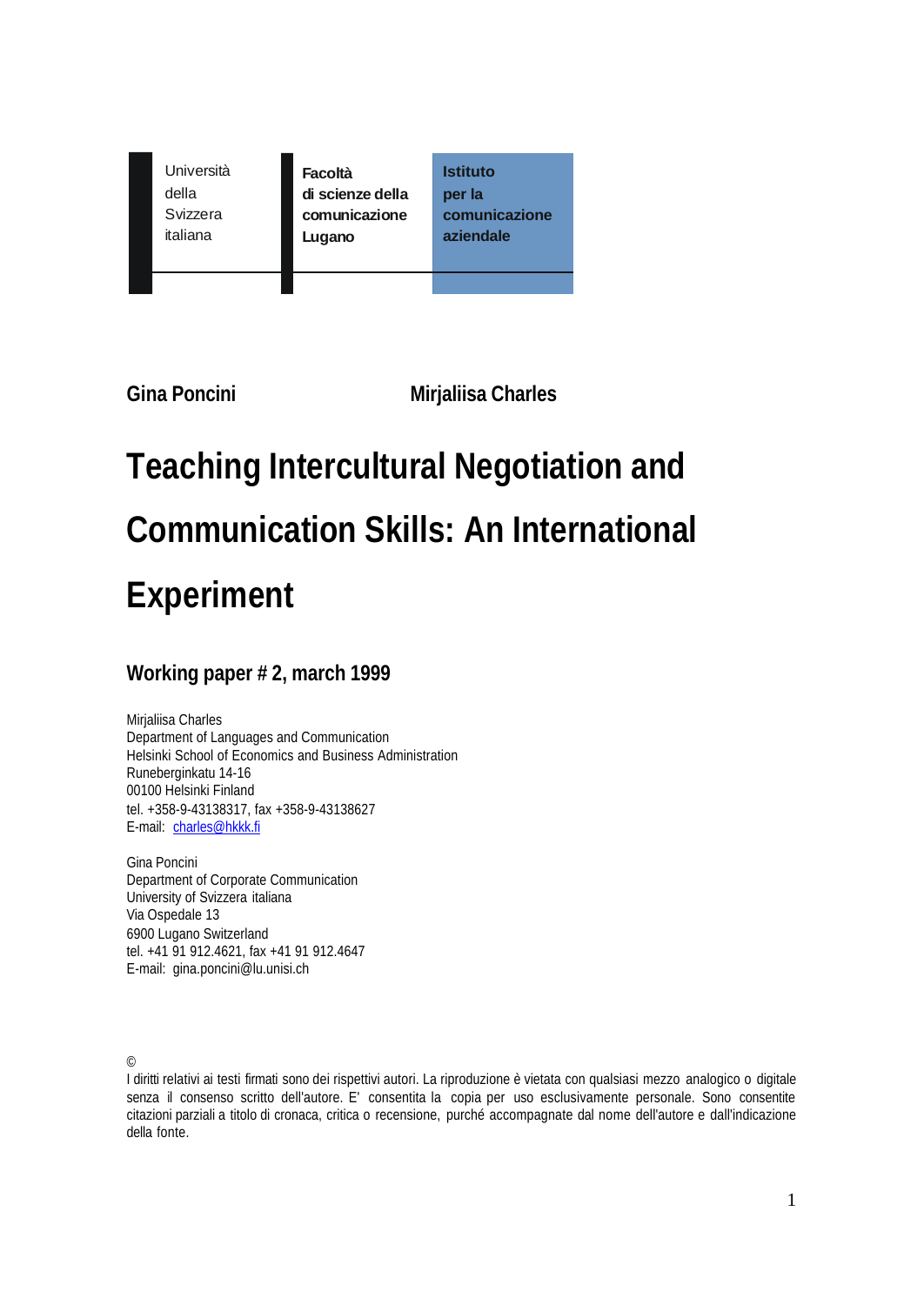#### **Abstract**

This paper reports on the initial phase of an international teaching experiment involving the use of videoconferencing for the teaching of intercultural business communication and negotiation skills. The experiment has the following aims: (a) to give insight into how students from different cultures operate in nearly identical situations, (b) to give students exposure to intercultural communication through videoconferencing, (c) to allow students to assess videoconferencing as a tool for international business communication, and (d) to develop intercultural case studies.

The paper provides project background and rationale and describes lead up activities involving groups of students in Helsinki, Finland, and Lugano, Switzerland. As part of the initial phase leading to videoconferencing, students in both settings used an identical case as the basis of a meeting, which was videotaped. The paper also discusses the video performance of the two groups, pointing out similarities and differences in student approaches. Finally, it outlines plans for the future and discusses the prospect of extending participation to involve other interested institutions.

**\* \* \* \* \***

This is a slightly revised version of an unpublished paper presented at the Association for Business Communication 1998 Annual Convention held in San Antonio,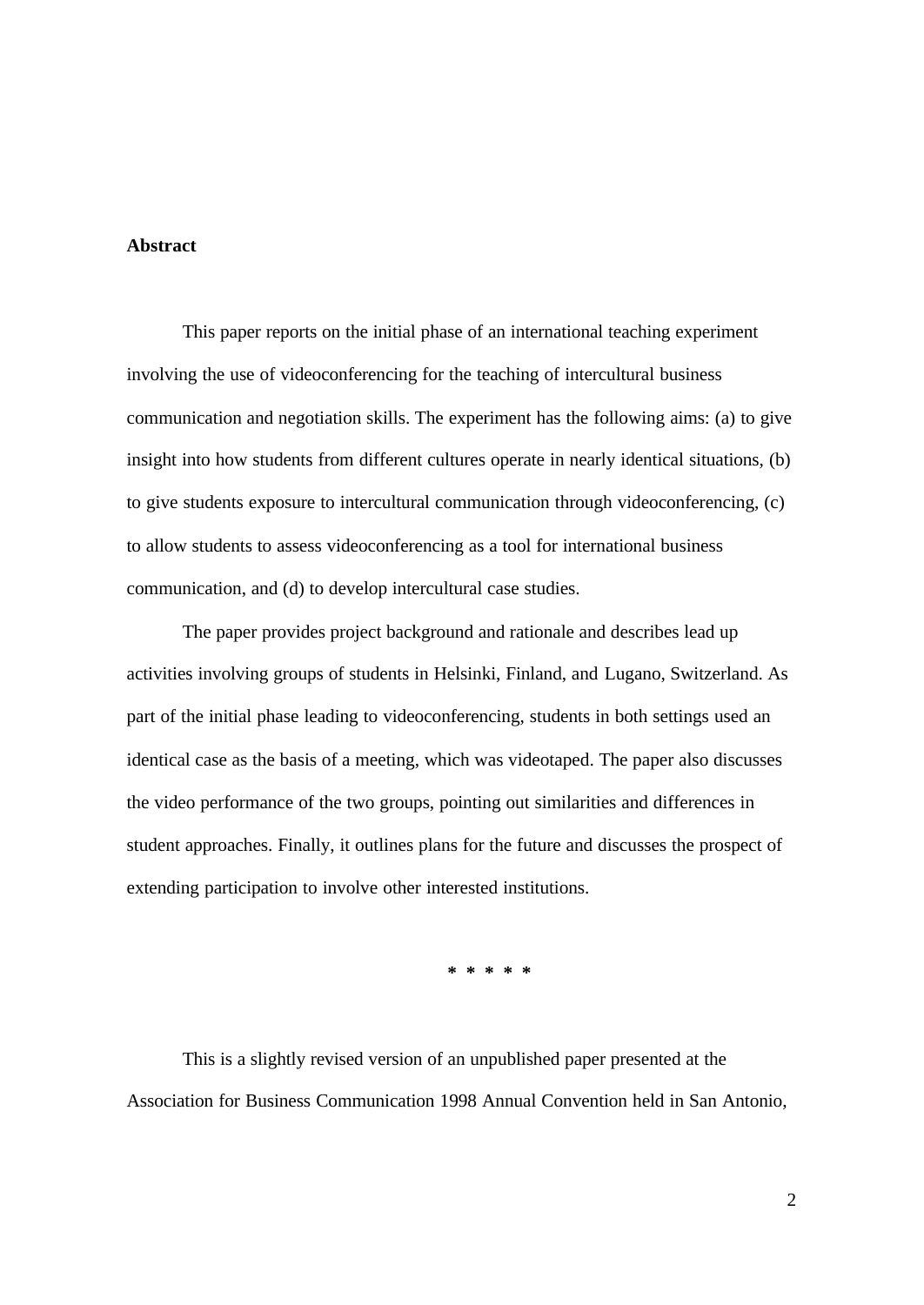Texas. One of the aims of the conference presentation was to invite participants to join a network of institutions interested in becoming "videoconferencing partners." At the time of the presentation, an actual videoconference had not yet been scheduled, hence the focus on background, preparations and videotaped meetings and negotiations. Since then, a videoconference has been held between students at the Helsinki School of Economics and Business Administration and students at the University of Lugano (using off-campus facilities at the Swiss Center for Scientific Computing, Manno). This event took place in April 1999 and is the subject of a working paper in progress (Charles and Poncini, forthcoming).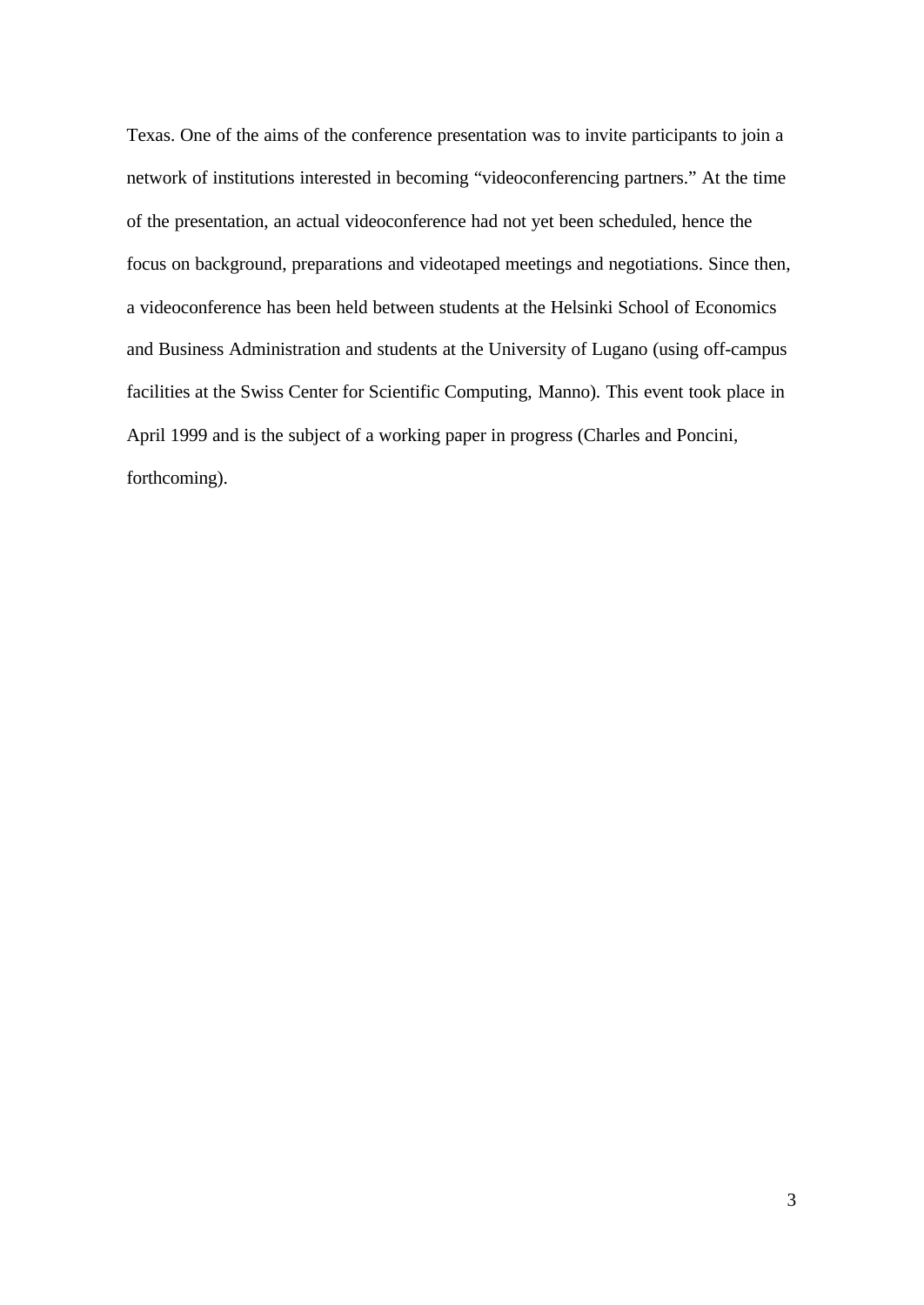#### **Introduction - Project Rationale**

#### **Why Do Training in International Communication Skills?**

More and more people are using English as a common language to communicate in the global business arena. The role of English as a "lingua franca" represents a major reason for providing training in international communication skills. For many business school students around the world, English may be a second, or third, or even fourth language. As part of their business education, these non-native speakers of English (NNSs) must be prepared to use English in their future business careers in an international context, with business people of varying English language skills, both native and non-native speakers. Firth (1995, p. 256) has observed that participants in "lingua franca" business encounters in English engage in interactional work that can fill this kind of talk "with orderly and 'normal' characteristics," despite use of the language that may be at times nonstandard. Training in communication skills allows students to practice and develop their strategies for interacting in such business settings.

Because of the nature of lingua franca interactions – participants are from different cultural and national backgrounds - training provided in this area also involves intercultural communication training. The language might be "smuggled in," or conversely, intercultural issues may be included in a business communication component of a language course.

Another reason for providing training in international communication skills relates to the needs perceived by users of English themselves. Learners of English for business purposes often consider negotiations, meetings and presentations as priorities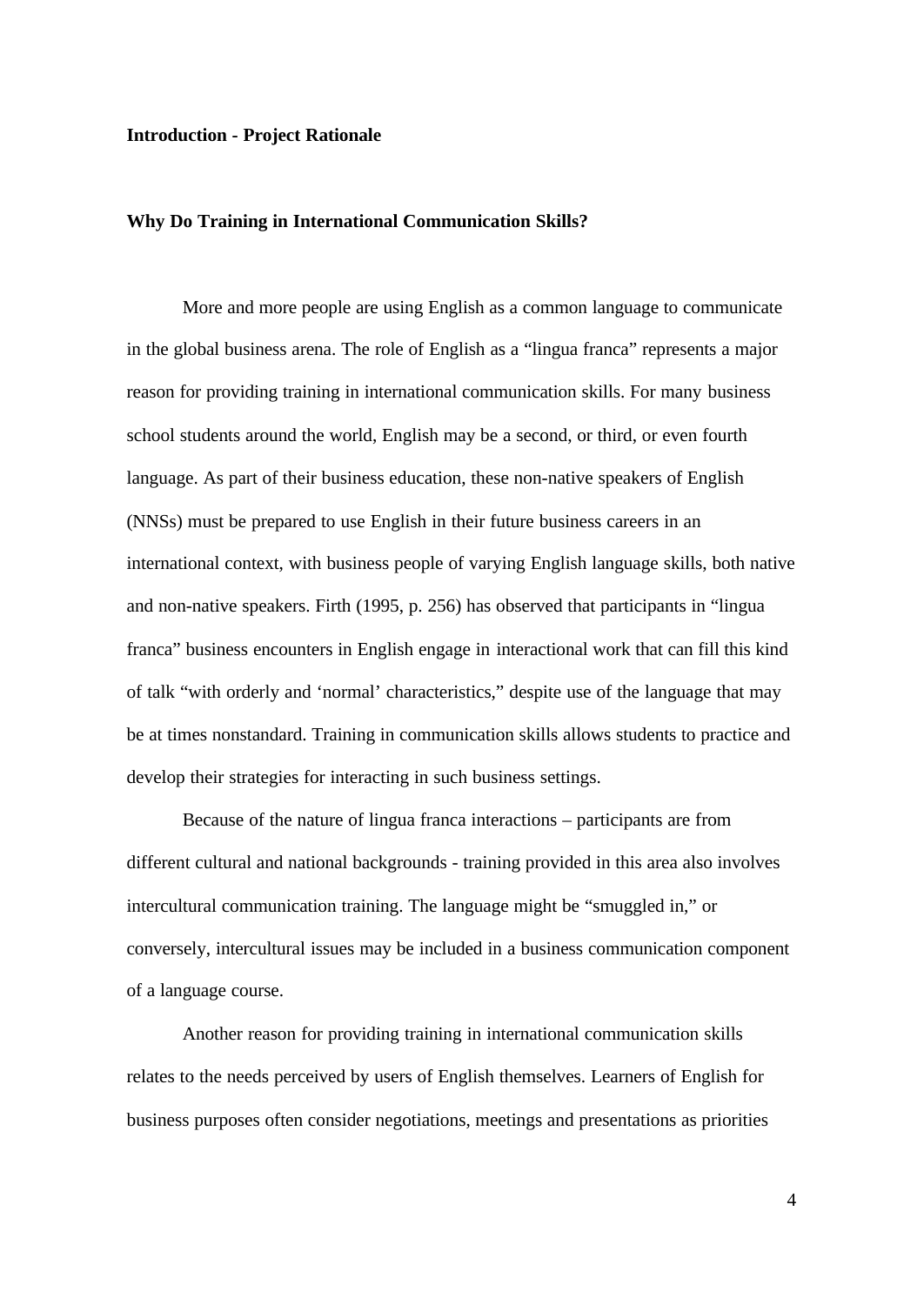when asked about their communication needs. Native speakers of English (NSs) are also concerned about negotiations and meetings. A variety of books and teaching methods aiming to teach negotiation skills reflect this need (see, for example, Hall, 1993, for an academic and intellectual perspective and Fisher and Ury, 1981, for a business-oriented perspective. McRae, 1998, represents an approach involving self-analysis and observation to acquire negotiation skills (Charles, 1998a)). Although native speakers of English may have a solid command of the language, they, too, need to be aware of certain aspects of communicating internationally. This is especially the case for business students who may not have had the chance to use and refine their communication skills in a "real" international business context.

Finally, awareness of cultural issues and their effect on communication and the business relationship is increasing (see Bargiela-Chiappini and Harris, 1997, for a review of cross-cultural comparative research and intercultural research. The availability of numerous popular books for the business reader, for example Mole, 1995, and Lewis, 1996, also reflects this awareness). This growing need for intercultural awareness in business can be met by specialized training.

#### **Why Use Video Sessions as an Interim Step?**

Videotaping and videoconferencing are, of course, two different things, with very different methodologies and motivations. The ultimate aim of this project is to do videoconferencing; the videotaped sessions described in this paper are part of the project in progress.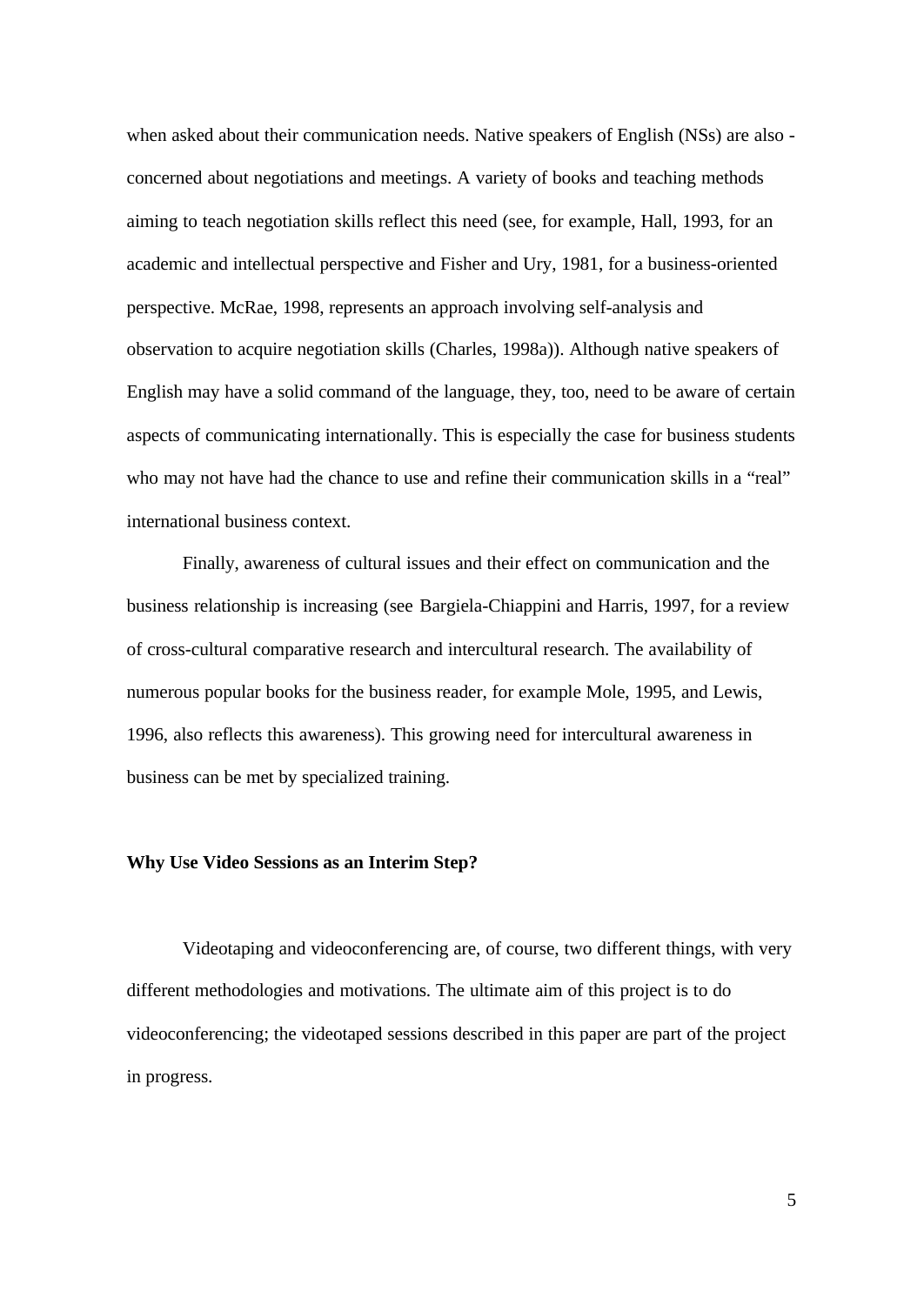Using such video sessions as an interim step towards the use of videoconferencing has many benefits. They allow students and instructors to focus on all aspects of communication, including body language and not just spoken language. This could allow, for example, someone to compensate for possibly inadequate language skills by utilizing other communicative resources. The same concern with verbal and nonverbal communication could hold for NSs.

In addition, video recording allows significant useful feedback and an opportunity for self-evaluation. Students may become more aware of their individual strengths and weaknesses, and develop strategies accordingly.

Finally, the videos themselves are good purely "for the record" and provide data for research. It is interesting to analyze how students actually cope, what strategies they use when faced with a problem, and so on.

#### **Why Use Videoconferencing as a Learning Activity?**

Using videoconferencing to teach intercultural negotiation and communication skills is in a sense videotaping taken one step further. In real life, students will speak with members of other cultures and will have to interpret what speakers want to say, even when there are difficulties related to language. They must therefore adopt strategies on the spot. In this respect, a videoconference provides more real life communication challenges.

Student motivation rises with such real life challenges. Preparation, for example, is carried out in view of a concrete event, to take place in a context much wider than that of the classroom. Students can also be involved in setting up the sessions. On the other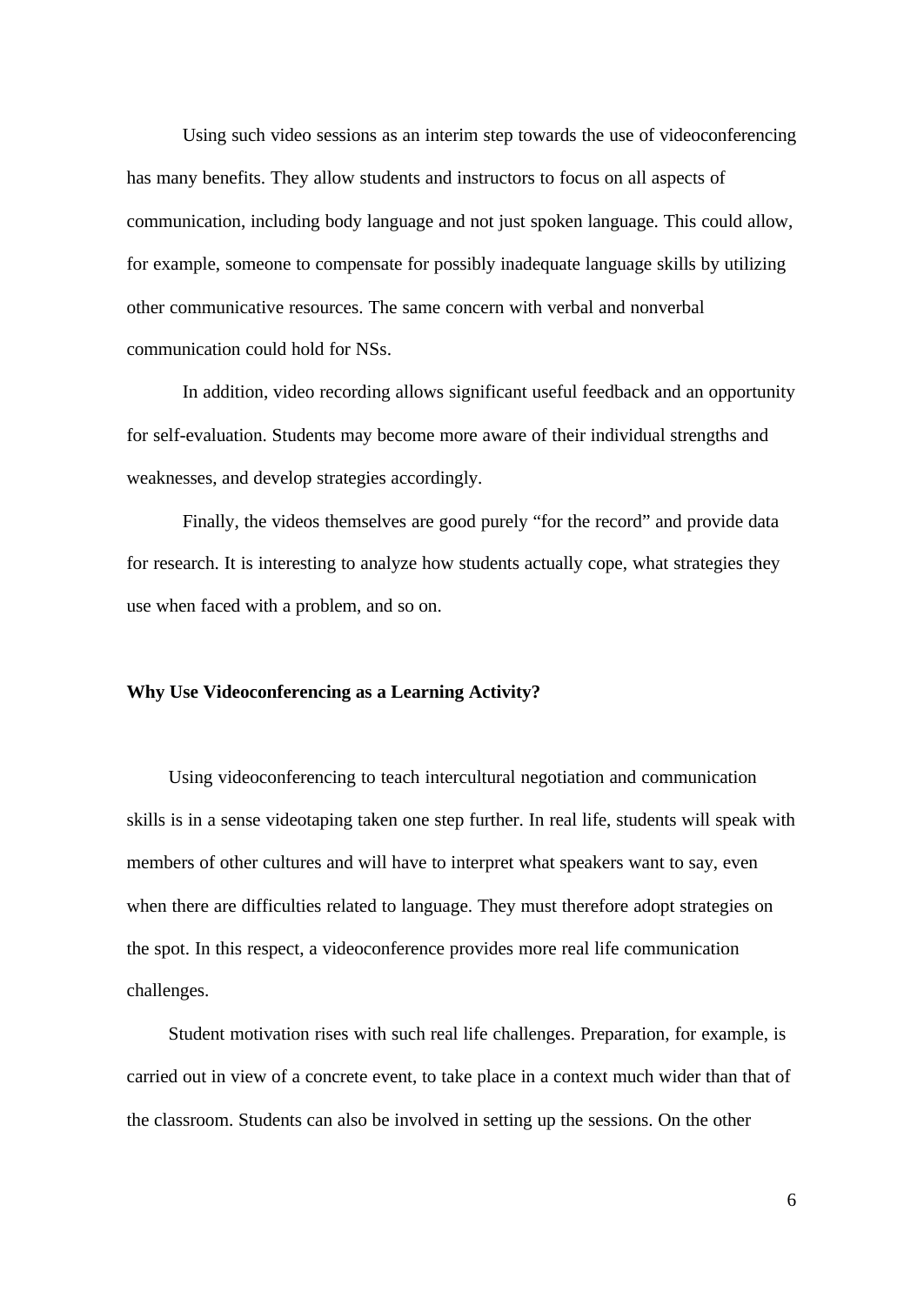hand, if there are course constraints, specific preparation for the session might not matter; the event can be a "shock."

In addition, videoconferencing in itself enhances the learning process. It provides exposure to culturally different communication styles and in particular negotiation styles, and different ways of speaking English. Students are able to practice their ability to negotiate meanings. A videoconference brings fresh communication and negotiation partners into the classroom.

Furthermore, videoconferencing is a developing technology, with increasing numbers of companies using videoconferencing facilities to conduct business. This is one of the main reasons Hildebrandt (1995) provides for using videoconferencing in the business curriculum (she also lists learning objectives related to improving business communication skills and the ability to perform self-assessments, in addition to those objectives related to the technology itself).

A specific example of videoconferencing in use involves a large European-based paper mill, which has a regular Monday morning video/computer conferencing session among managers in various European countries. Participants sit in their own offices, in different countries, but they see each other and chat through an internal video network. The meeting is conducted in English, yet all except the British manager are non-native speakers of English.

This is the future communication scenario for which we want to prepare our students. By actually participating in a videoconference, students are able to assess firsthand how this new technology can be used as a tool for international business communication. They will be able to experience the advantages and limits of this medium and be better able to appreciate the technological improvements underway.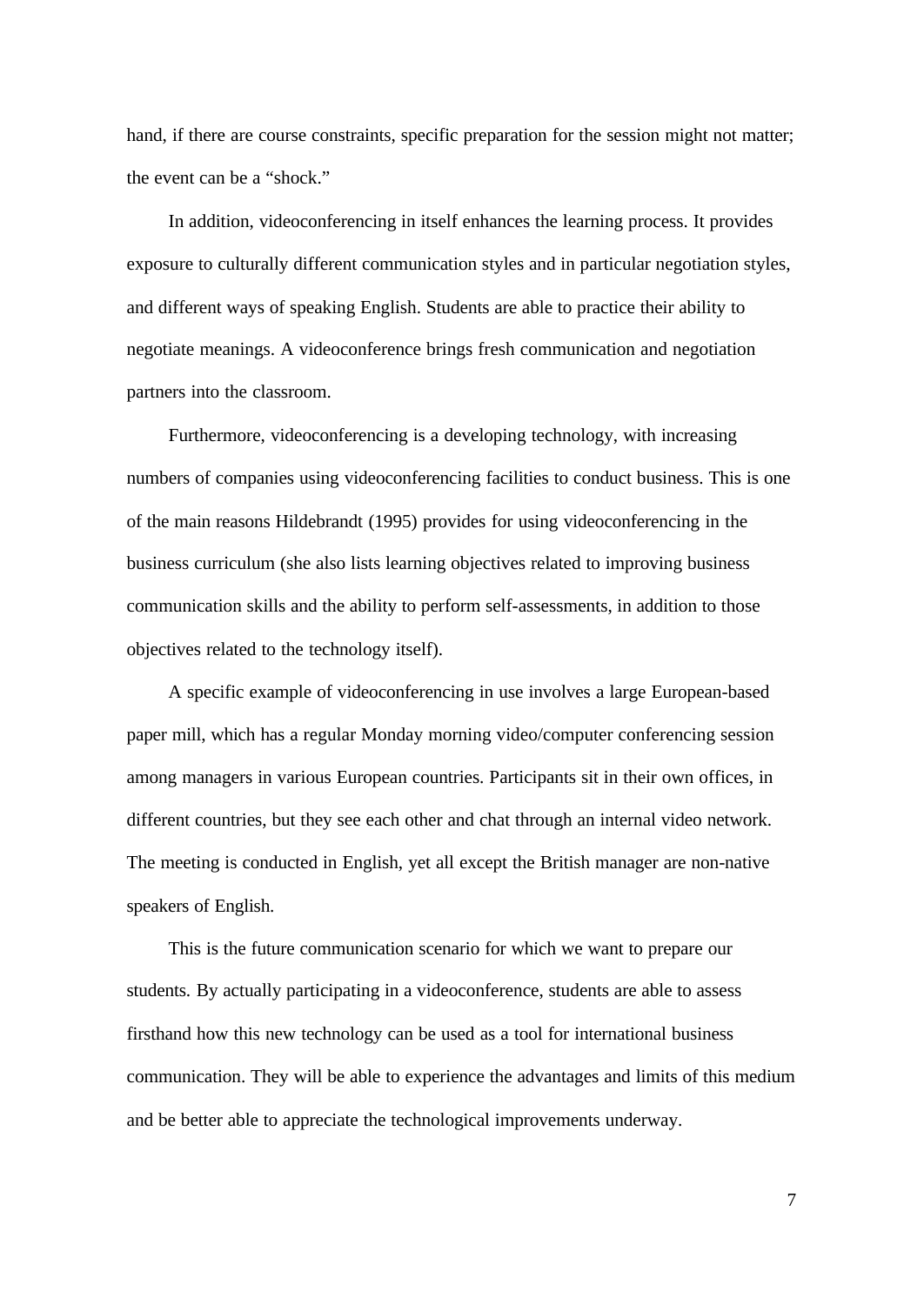#### **Student Groups– Organizational Aspects**

The main characteristics of the two student groups can be summarized in terms of year of study, cultural or national background, English-language proficiency, class groups and preparation.

Students at the Helsinki School of Economics and Business Administration were seniors or in the MBA program. There were Finnish (Finnish/ Swedish speaking) as well as international students. The course focused on negotiation skills, and class attendance was mandatory, with large groups of about 30 students attending classes. The Englishlanguage proficiency of students was upper intermediate / advanced.

Students at the University of Lugano were first-year students taking an English course designed for economics and business students. They were from Switzerland (Italian, French or German-speaking), Italy and other countries. Class attendance was not mandatory, and class groups were small, with about 8 - 10 students attending sessions. The English-language proficiency of students was intermediate.

The Lugano groups did slightly more preparatory work, in view of the fact the students had not had much exposure to meetings and negotiations in the earlier part of the course. Before using the "Training Centre Case," they conducted meetings based on a simpler case set in a local context. In addition, the Lugano students participated in a meeting session during the class prior to the one in which the actual video was made. As this session was also videotaped, they had a kind of practice session.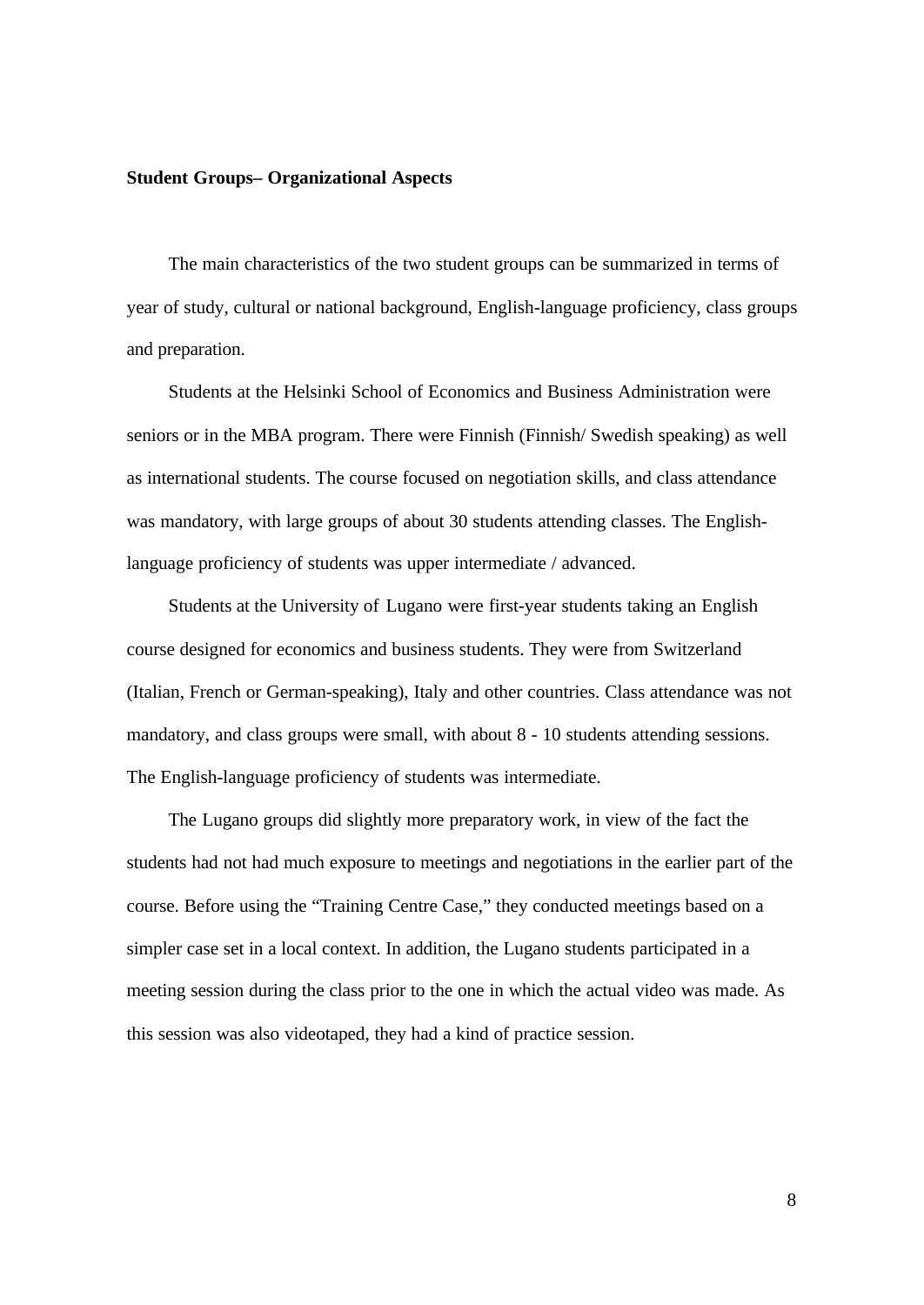One important aspect of project activities is that the student groups can differ; indeed, this makes the project interesting, without compromising it. It is like working with "real life" groups, which do not generally go through identical programs.

The video sessions and preparation can also be a useful interim step for other institutions interested in joining the network of "videoconferencing partners," especially when these institutions must still address organizational aspects related to the use of videoconferencing. These include academic calendars and course schedules. It may be difficult to find overlapping time slots for courses, so it may be necessary to plan well in advance – from a semester to even a year ahead. Once contacts have been established however, and the schedule and special needs discussed, this experience generally becomes easier and more feasible.

Time zone differences must also be considered, especially if American institutions join with the intent of videoconferencing with European institutions, for example. However, wide margins may be available: even in normal circumstances the Helsinki School of Economics and Business Administration offers teaching between 8 a.m. and 8 p.m.

Another issue relates to the compatibility of technical equipment for videoconferencing. In most cases, an institution's technical staff can be involved in communication between the institutions regarding equipment compatibility or technical aspects of videoconferencing.

Looking more specifically at the video sessions discussed in this paper, both a professional set up as well as an amateur set-up are adequate for creating a positive learning experience, though each has advantages and limits. For example, Helsinki has professional equipment, sound and excellent camera handling, but the room layout was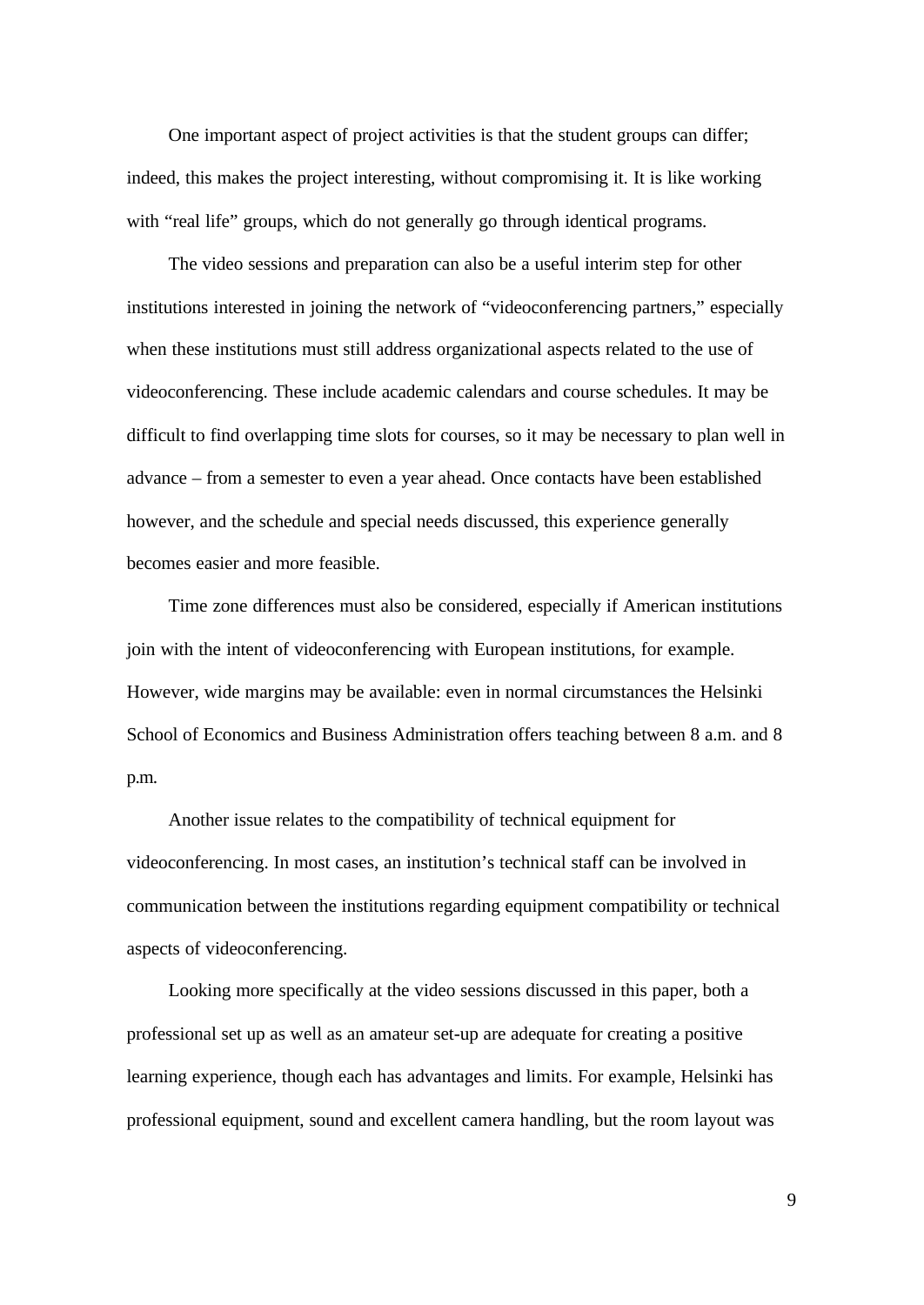not flexible enough for the group to sit around a meeting table. The less professional setup of Lugano provided this flexibility, with the instructor filming in the classroom, but a desk mike would have been better than the 'incorporated mike' that was used while filming. (A tip for those using a less professional set-up: remember to close all windows before starting, especially if lawn mowers are in season!)

In any case, videotaping is good practice for videoconferencing and also provides a wide range of follow-up activities.

#### **Preparation for Video Sessions**

The lead up to the video sessions can be adapted to each group's specific needs. The Lugano students were studying English with a focus on economics and business. As part of the Business Communication module, special material on meetings and negotiations was used in class, with particular attention given to audience analysis. Students first practiced their negotiation skills in connection with a specially written case concerning student interest in extending library hours, increasing photocopy facilities and changing university parking regulations. One of the aims of first using a more familiar context was to allow the students to get accustomed to working together in groups (or delegations) to design their communication strategy around whichever of the three issues they felt worthy of attention. It also allowed them to analyze a concrete audience. For example, "the other side" (TOS) was the administration, but the students had to decide whether (and how) to enlist the support of one of the professors as part of their strategy. In addition, a short practice session was videotaped to allow students to get used to the idea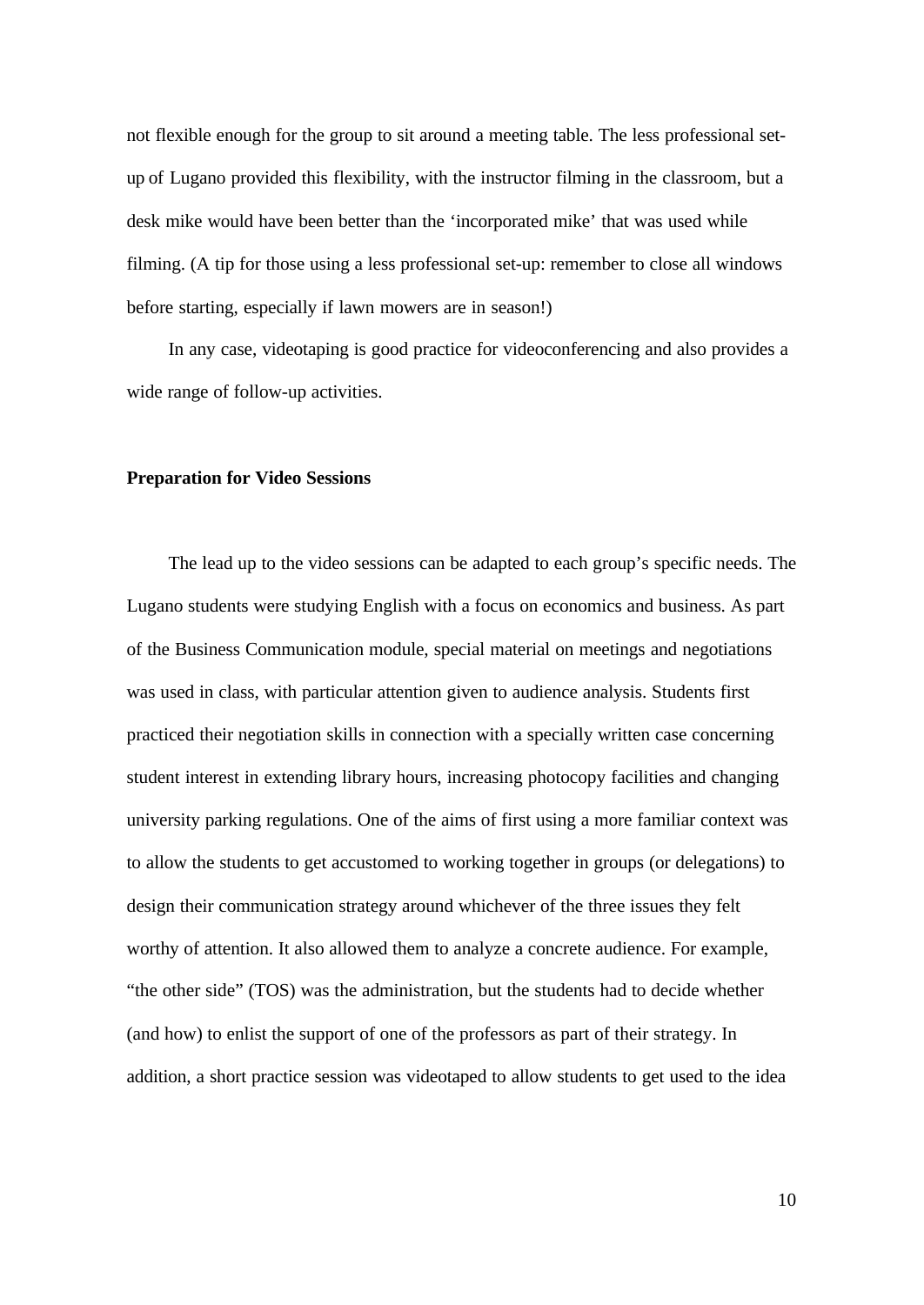of simulating a meeting that would be taped (as well as allowing the instructor to practice with the camera).

Helsinki ended up slightly adapting the case for their specific purposes. This was acceptable, as the actual videoconferencing was not involved.

#### **Using Cases / The "Training Centre Case"**

The benefits of using cases in a learning environment are widely recognized (see Easton, 1992, for a discussion of the case method and skills developed, as well as learning problems associated with cases). If cases are too detailed, however, the student focus is on "mastering" the detailed information and context presented in the case. If instead the case is fairly simple, yet sophisticated in terms of situation and issues, it will provide a context in which negotiation skills can be applied. The phases of the negotiation process are thus more "natural."

The "Management Training Centre Case," by Mirjaliisa Charles and Tuija Nikko (1998) involves an EU project to build and run an International Management Training Centre (this case is summarized in Appendix 1). Students form "delegations" that have arrived at Rovaniemi, Finland, for an initial meeting on non-technical issues. The case outlines issues that need to be decided on during the meeting. Students are instructed to decide on the country (or delegation) they will represent and then work out their position concerning issues. The version of the case used in Lugano included brief background information for each delegation, identified as A, B, and C, concerning the general preferences of their group. This included, for example, whether group members were all happy with the location or whether they preferred a certain style or decor.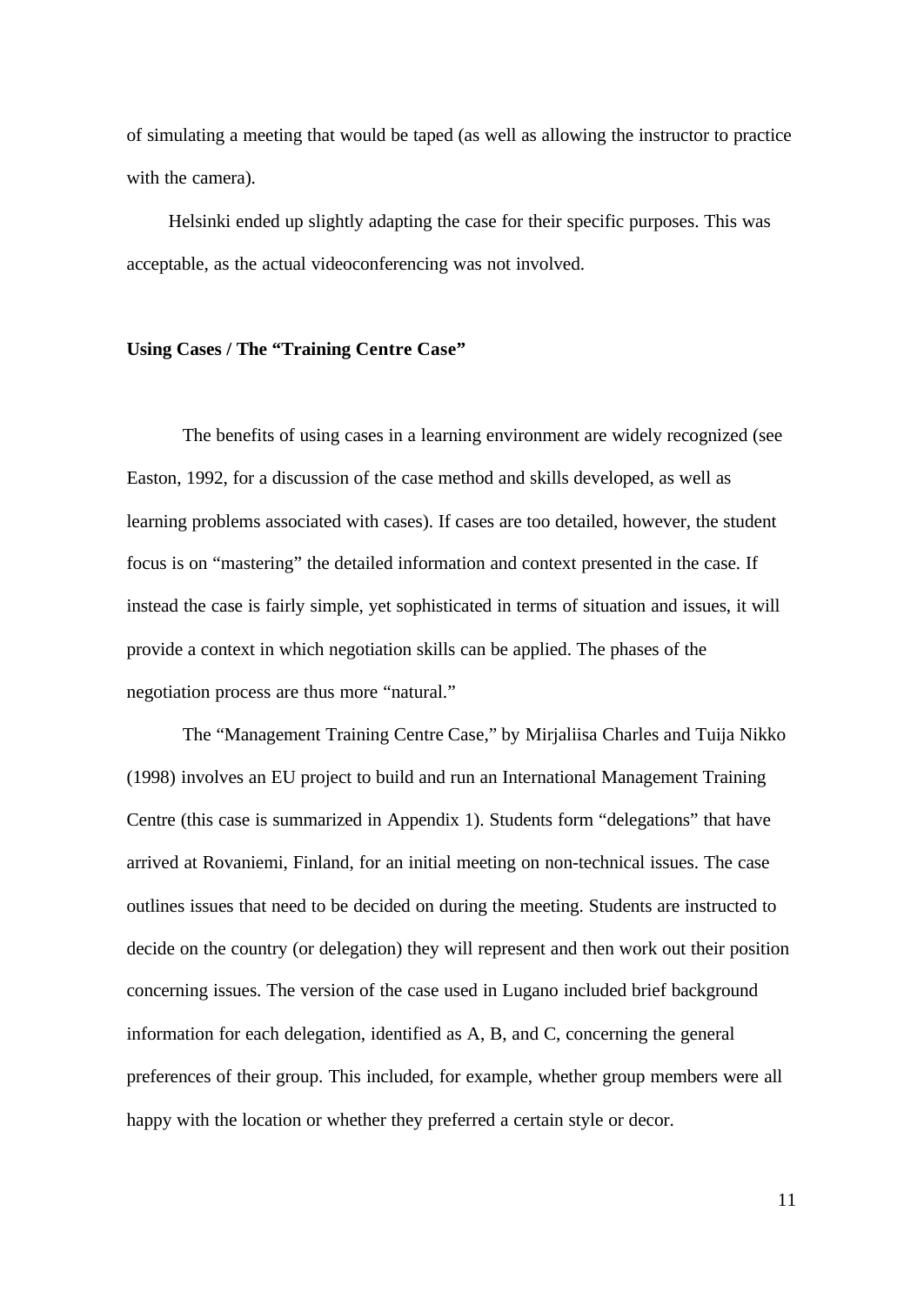At each institution, the sessions were videotaped during classes. The follow-up to the Lugano sessions consisted of a class discussion and a written description of the student's perceptions of this activity. In Helsinki, students completed a written selfassessment after the sessions.

#### **Student Approaches**

This section presents some observations of student approaches and performance during the sessions. It also indicates some similarities and differences in the approaches of the Helsinki and the Lugano students. Observing student approaches during the session can allow the instructor to tailor learning activities to the group at hand.

In the initial practice session, which lasted under 10 minutes, Lugano students skipped small talk, introductions and reference to any kind of agenda. At the main videotaped session students first engaged in small talk, mainly concerning the trip, the cold weather and the good food. This was followed by the host ("Finnish") delegation's presentation on Lapland and Finland in general. There was no mention of an agenda or references to the direction of the meeting. The leader of the host delegation acted as chair, while others introduced topics, mainly in the form of questions.

Concerning the presentation on Lapland and Finland, this was neither required nor suggested. In Lugano, student groups had to do some research on the site of the Training Centre, and the host group (or "Finnish" delegation) chose to start with a presentation. One wonders whether perhaps being non-Finns, they felt it necessary to provide such information. A general impression regarding the Lugano group is that during the first "practice" session students showed little awareness of audience and context, especially in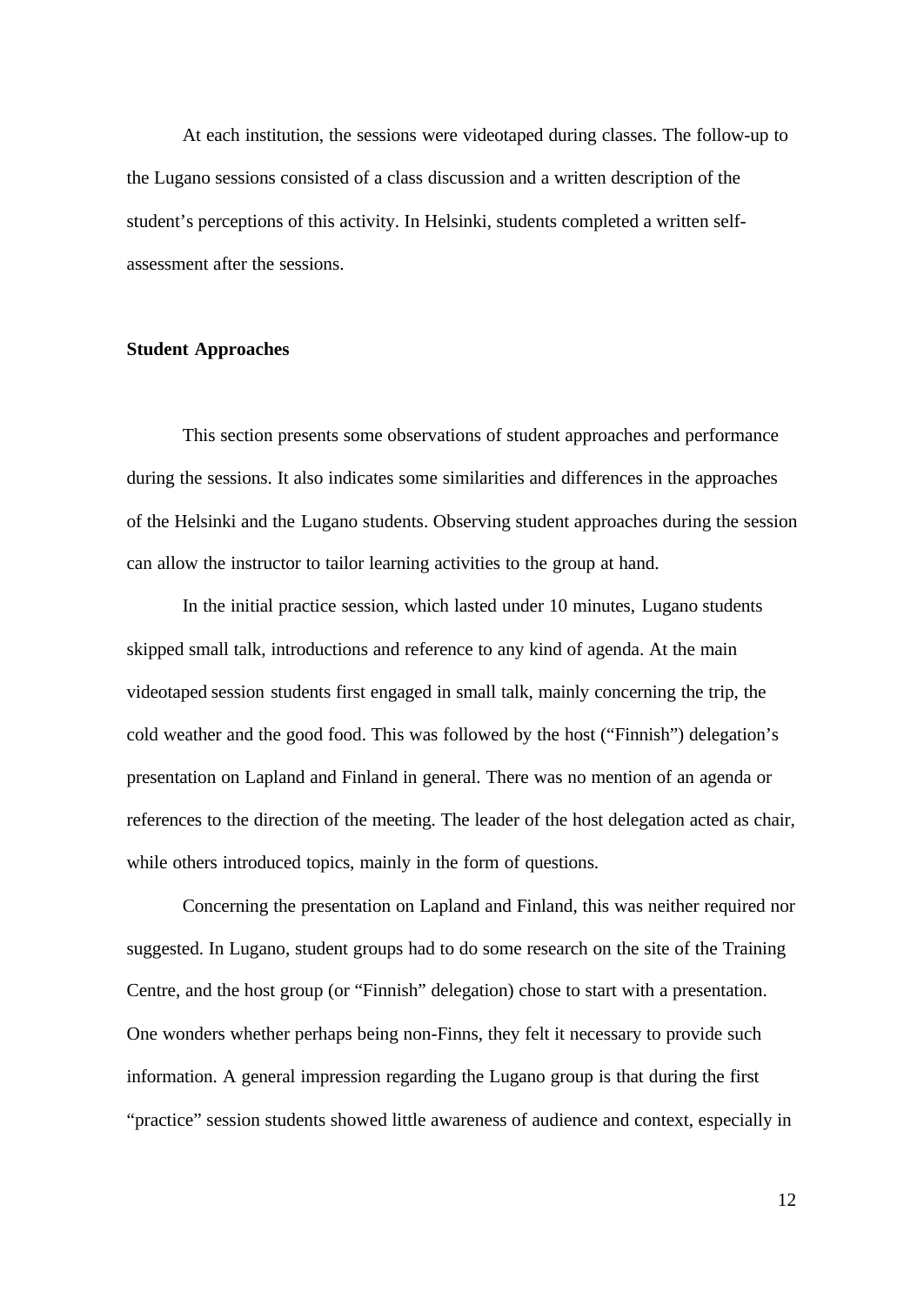view of the lack of small talk or personal introductions at the start. The host group "jumped into" the presentation, without introducing the speaker.

Similarities in student approaches consisted of the lack of an explicit agenda and the focus on certain topics or issues, in particular the seasonal opening of the Centre, the food that would be served there and the disadvantages of its location in Lapland.

The main differences in students' approaches could be seen when similar topics discussed by the two groups raised different "objections" on each side. For example, concerning food, the group in Helsinki representing France considered French food a "must," with local food not worthy of consideration. In Lugano, the group representing France complimented the hosts on Finnish food, and during the meeting, the leader of the host group agreed on international cuisine as the best choice for the Centre. Although all members of the Helsinki and Lugano groups representing France were not actually French, the character of both groups in their respective meetings was that of a delegation representing a particular country or culture. This representation was handled differently by each group when food was as issue.

Concerning the seasonal opening and location of the Centre, delegations of Helsinki students questioned the hosts, feeling that the Centre should not be open in the summer. The Swedish group at the Helsinki meeting opposed a summer opening because of insects, and the group representing France felt courses should not be offered during the traditional vacation period in their country. The Lugano students, on the other hand, told the host delegation that the Centre should be open in summer only, because of the cold weather and "transport problem" in winter.

Although a detailed discourse analysis was not performed, an observation of disagreements during repeated video viewing seems to indicate that the Helsinki students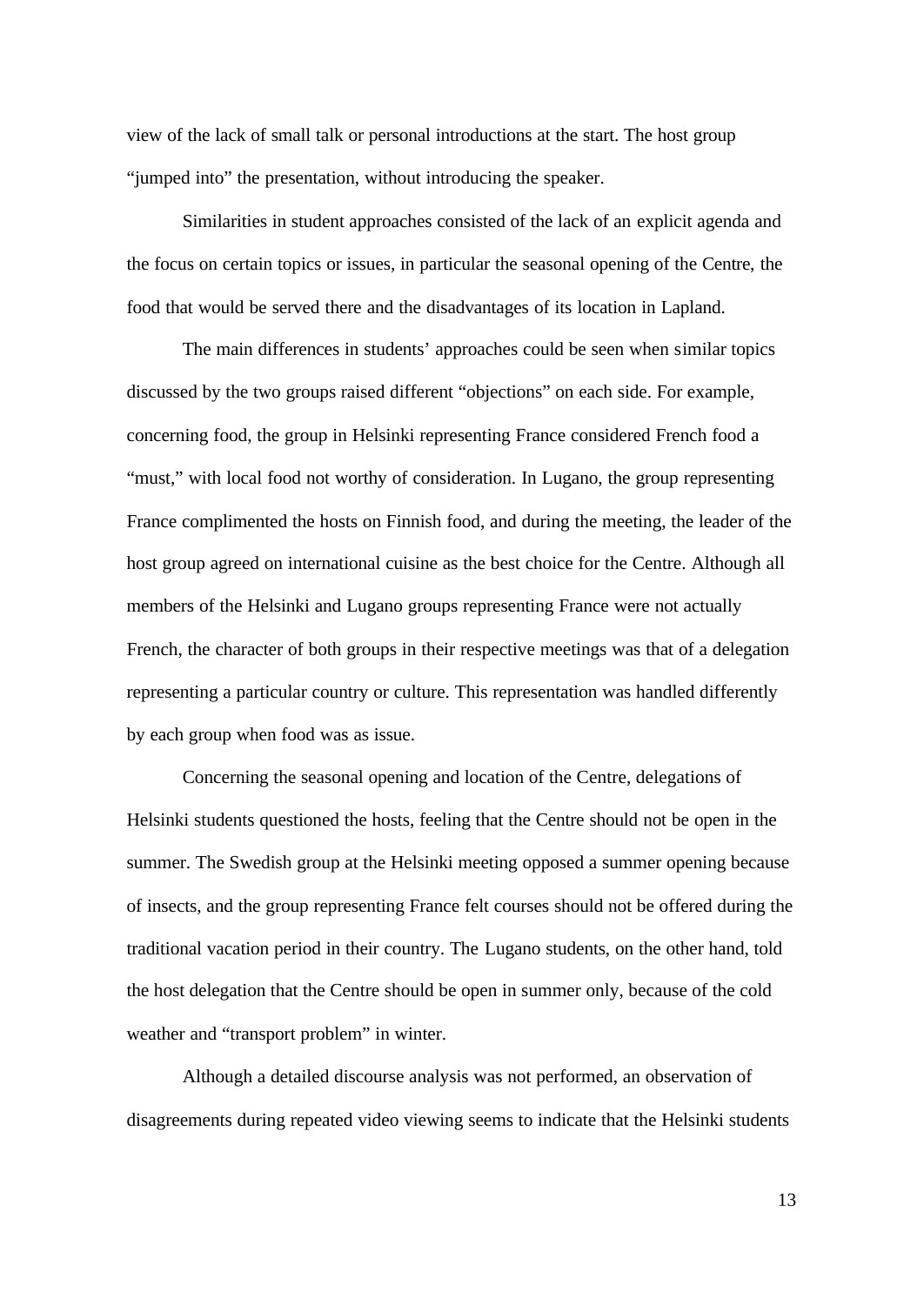were more direct in objecting, while the Lugano students used questions to disagree or set forth opposing views. The Lugano students also showed more instances of immediate agreement. These differences can not necessarily be linked to cultural differences, as preparation for the sessions and student background and experience differs. In any event, viewers' perceptions of the Lugano students are that they continued being "polite guests" and "polite hosts" even later in the negotiations. The transcribed extract in Appendix 2 includes a negative comment on the location, with the student bringing up the point and the head of the "Finnish" delegation both polite.

The Lugano video also shows a greater use "we" compared to Helsinki students' use of "I." This might be due to the group work required as meeting preparation, although one Lugano student does use "I" as self-reference to give an opinion. One difference between the Lugano and Helsinki groups in terms of topic choice relates to the issue of staff. For the Lugano group, the nationality and language of the Centre's staff was discussed at length and included concerns about proportion of local staff and Finns to other Europeans and other international staff.

#### **Concluding Comments**

Limited data as well as different preparation and background make it difficult to link student performances to cultural differences. In any event, it is very difficult to attribute causality to cultural factors, be they national or organizational cultures. Still, it is worth bearing this aspect in mind. Raising issues connected to intercultural communication and interactions can be an interesting and useful exercise for students during class. Such issues include the avoidance of conversational overlap in favor of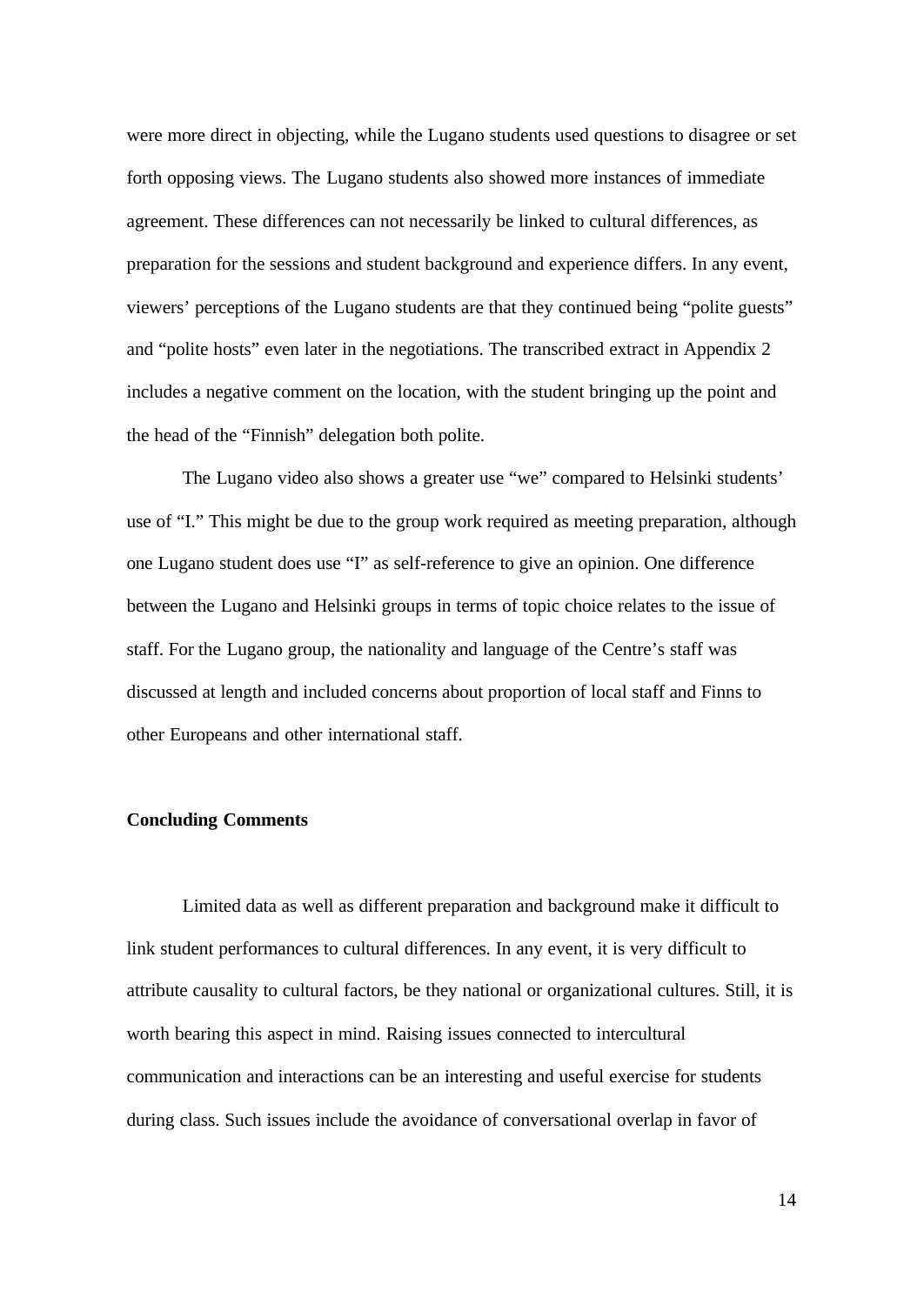"one-at-a-time" speaking, perceptions of aggressiveness or accommodation, topic choice and stereotypes.

Students, for example, could view the videotaped performance of another group, from a different culture, as a basis for a discussion on cultural stereotypes, characteristics, and so on. Perceptions of a group's own performance compared to another can also be worthy of discussion. For example, the Lugano group could be perceived as more cooperative and less willing to pursue an issue by directly disagreeing. If so, can this be linked to cultural differences, age, experience of the group and the lead-up to the project that included group work and research on Lapland and Finland? Or could it be the nature of the courses themselves? Even without videoconferencing, students from different countries could give feedback on each other's performance and at the same time increase their awareness of the negotiation process.

The instructor could also identify a specific aspect of student performance, for example, in the case of the Lugano students, the lack of small talk. The instructor might modify or incorporate a learning activity that develops students' ability to engage in small talk prior to a meeting and makes them more aware of their own individual language needs as well as the role of small talk at business events. Similarly, the issue of considering and communicating an agenda – whether the agenda is set or to be negotiated – can also be linked to language needs and awareness of the role of the agenda at a business meeting.

#### **Future Plans in Our Institutions**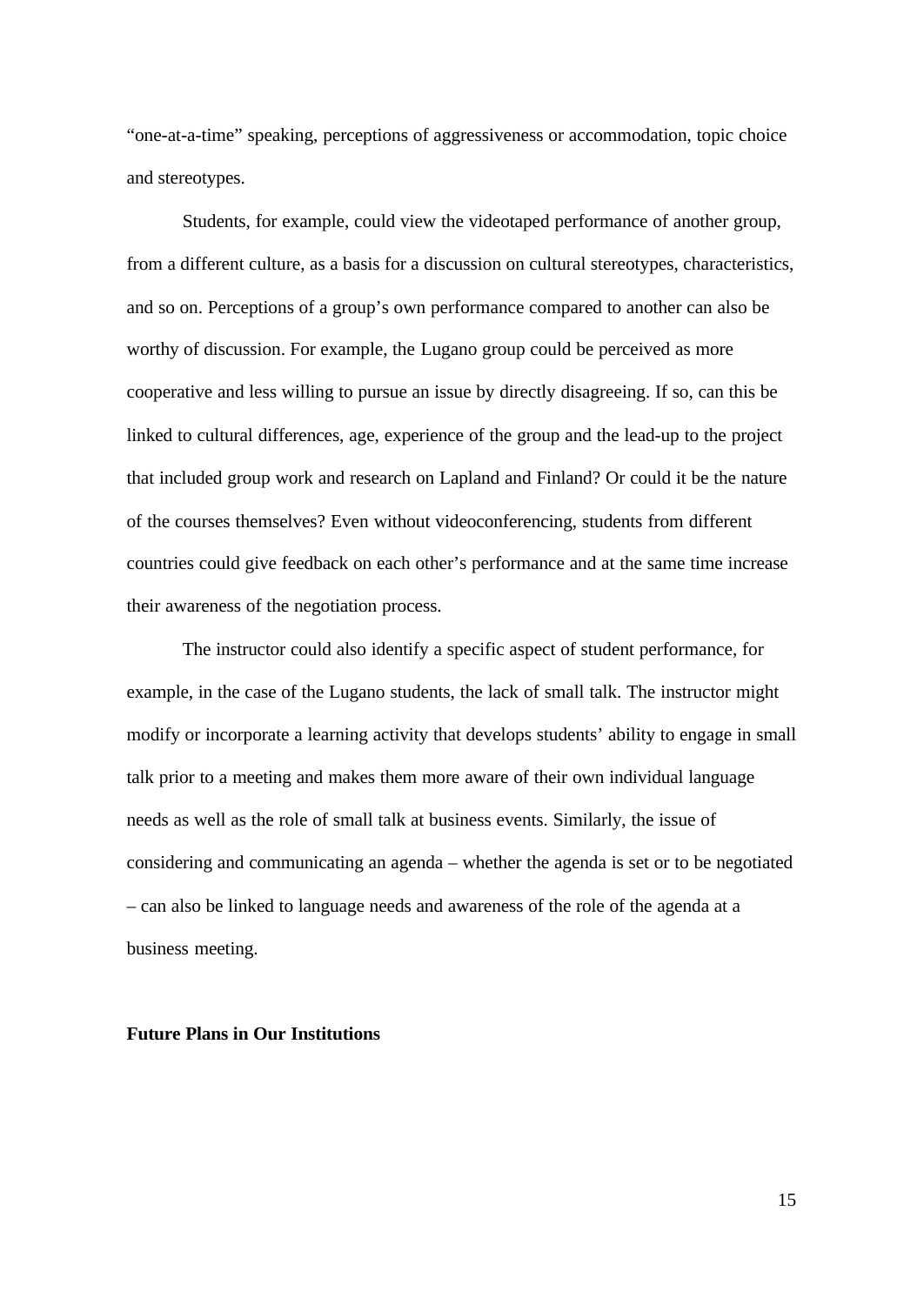The Helsinki School of Economics and Business Administration will continue to have extensive intercultural communication and negotiation training courses and will continue to use and develop cases, while aiming to find partners in institutions interesting in engaging in similar activities.

At the University of Lugano, intercultural awareness is included as a theme in courses for both economics and communication students. In the Faculty of Economics, discussions are underway concerning the addition of a third semester of English-language study that is entirely dedicated to business communication (at the moment business communication skills are taught in a shorter module in a year-long course). In the Faculty of Communication Sciences, a semester module on professional communication skills is being integrated into the English-language course for communication students.

We are also in the process of extending participation in this project, whether through swapping experiences, preparing and carrying out a videoconference, developing teaching methodology and gathering data for research. There are numerous areas in which cooperating teachers could "swap tips." This could also be an added benefit of working together on such a project.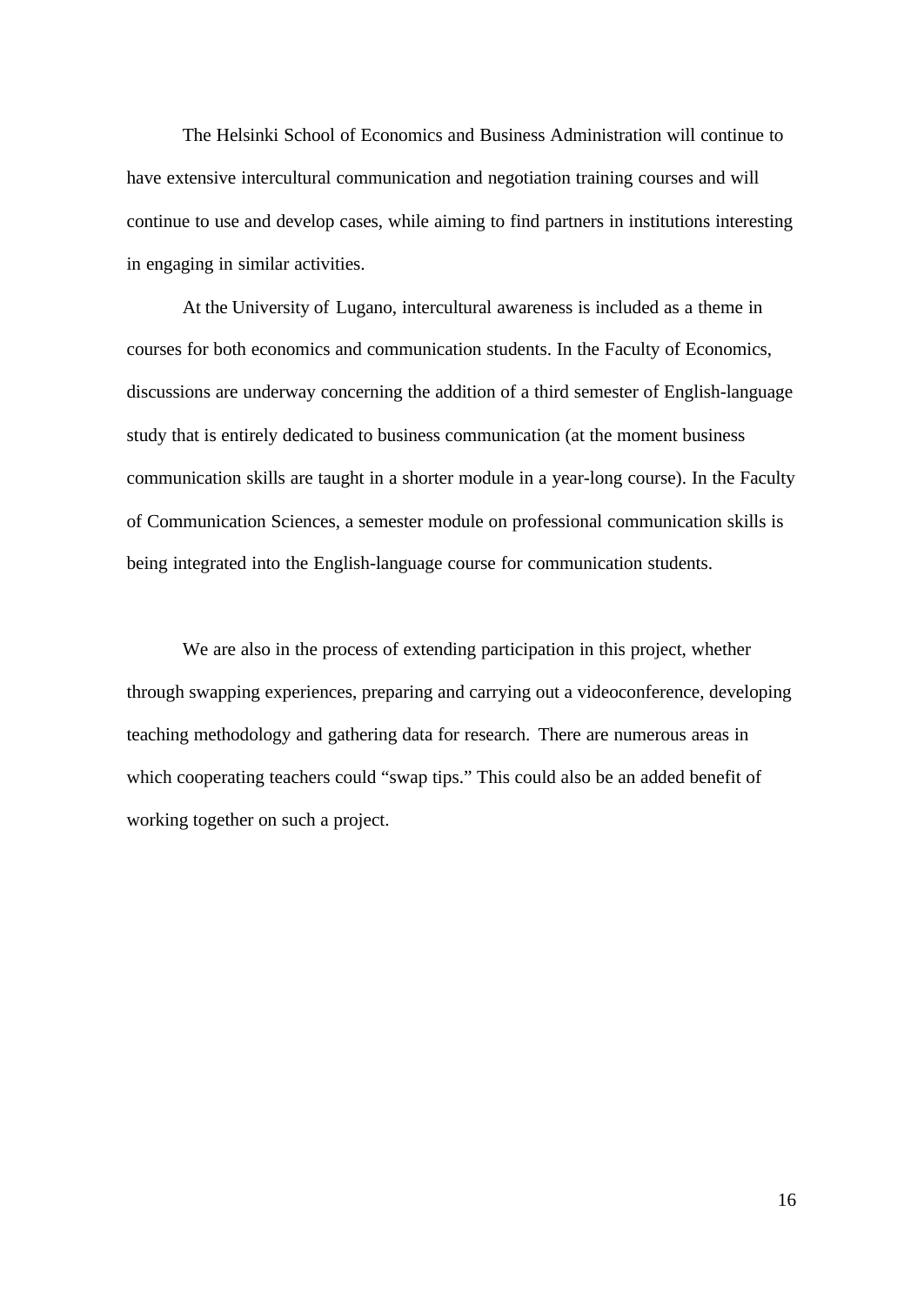#### **References**

- Bargiela-Chiappini F. and Harris, S. (1997)*. The Languages of Business: An International Perspective*. Edinburgh: Edinburgh University Press.
- Charles, M. (1998a). Review of B. McRae (1998) *Negotiating and Influencing Skills: The Art of Creating and Claiming Value,*. *The Journal of Business Communication, 35* (3), 85-93.
- Charles, M. (1998b). Europe: Oral Business Communication. In P.S. Rogers (Ed.). "Forum: International Perspectives on Business Communication Research," *Business Communication Quarterly, 61* (3), 85-93.
- Charles, M. and Nikko, T. (1998). The Training Centre Case. Helsinki School of Economics and Business Administration.
- Charles, M. and Poncini, G. (Forthcoming). How videoconferencing can contribute to teaching intercultural business communication. *Working Paper, Università della Svizzera Italiana, Faculty of Communication Sciences*.
- Firth, A. (1996). The Discursive Accomplishment of Normality: On 'Lingua Franca' English and Conversation Analysis. *Journal of Pragmatics, 26* (237-259).
- Fisher, R. and Ury, W. (1981). *Getting to Yes: Negotiating Agreement without Giving In*. New York: Penguin.
- Hall, L. (Ed.). (1993). *Negotiation: Strategies for Mutual Gain. The Basic Seminar of the Harvard Program on Negotiation*. Newbury Park, CA: Sage.
- Hildebrand, J. E. (1995).Videoconferencing in the Business Curriculum. *Journal of Business and Technical Communication*, *9* (2) (228-240).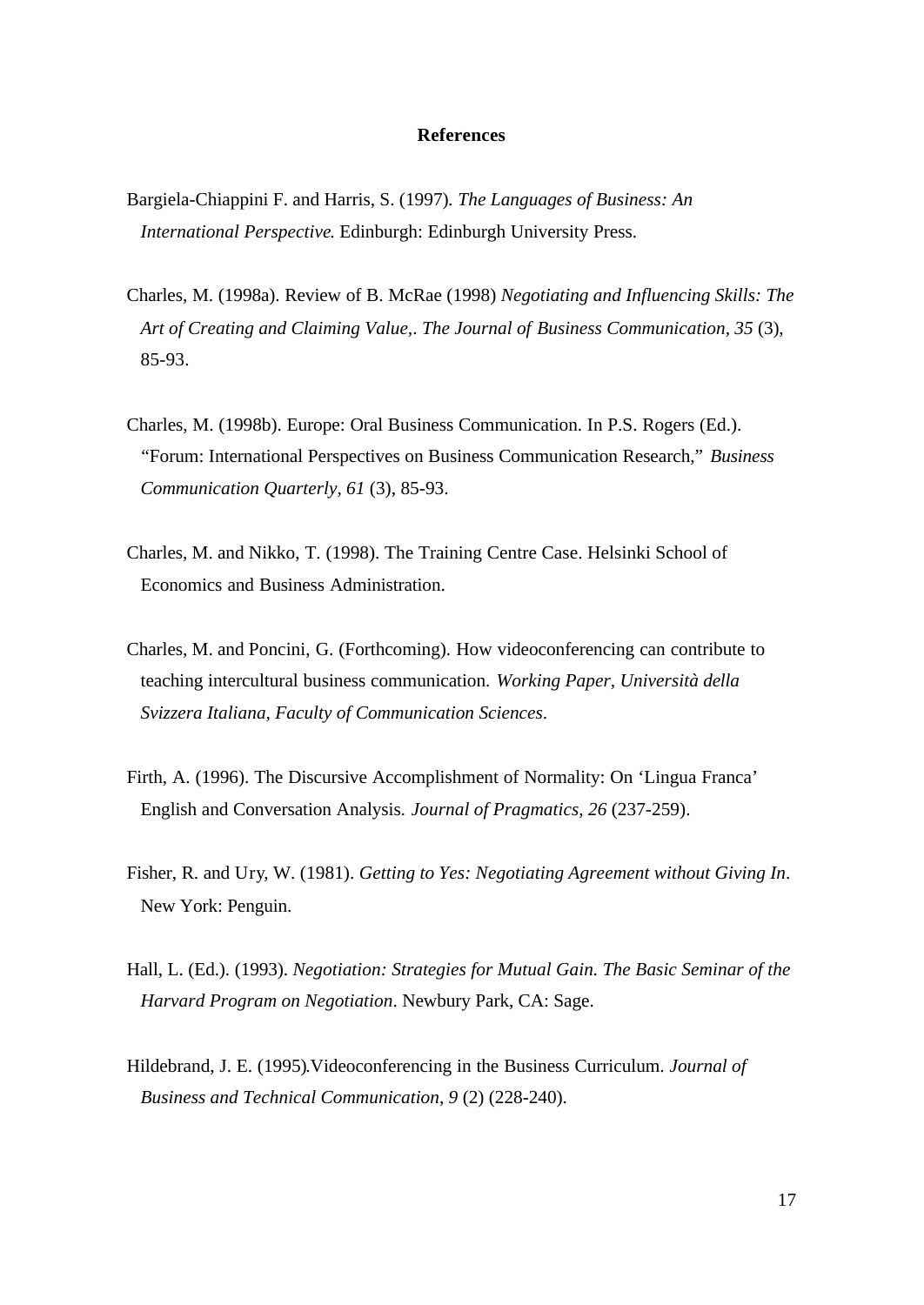- Himowitz, M. J. (1998). Long-Distance Eye Contact Made Easy. *Fortune*, 2 February 1998, 87.
- Kaydo, C. (1998). Making Online Sales Presentations. *Sales & Marketing Management* [CD-ROM], September 1998, 16. Available from: 1998 ProQuest BusinessLINK Access No. 01708201.
- Lewis, R. D. (1996). *When Cultures Collide: Managing Successfully across Cultures.* London: Nicholas Brealey Publishing
- MacRae, B. (1998)*. Negotiating and Influencing Skills: The Art of Creating and Claiming Value*. London: Sage.
- Mole, J. (1995). *Mind Your Manners: Managing Business Cultures in Europe*. London: Nicholas Brealey Publishing
- Nisenson, K. (1998). Vision of Videoconferencing. *Network World* [CD-ROM], 21 September 1998, 45-46. Available from: 1998 ProQuest BusinessLINK Access No. 01704304.
- Perrin, F. (1997). *Manufacturing: The Video Advantage*. Available from: http://www.picturetel.com.industry.

"SAVIE Videoconferencing Atlas," 1997. Available from: http://www.savie.com/.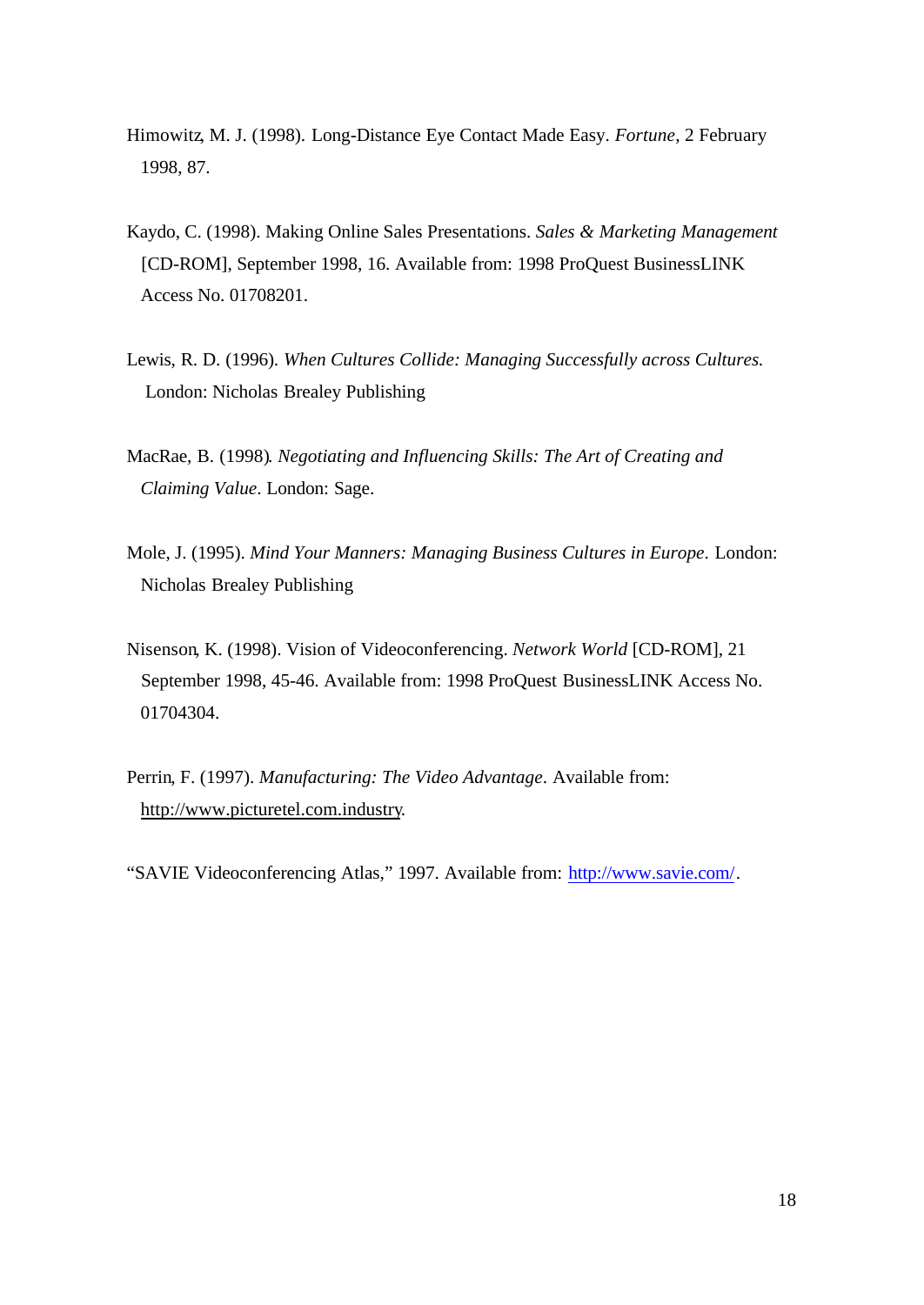# **Appendix 1**

# **SUMMARY The Management Training Centre Case**

#### **Mirjaliisa Charles, Tuija Nikko**

This case involves an EU project to build and run an International Management Training Centre. Students form "delegations" that have arrived at Rovaniemi, Finland, for an initial meeting on non-technical issues. These delegations, consisting of representatives of National Tourist Boards, consultants, and government representatives, are to tour Lappish sites after the meeting.

The issues that need to be decided on during the meeting are:

- 1. The required physical characteristics of the site chose (i.e. town, countryside)
- 2. Basic requirements that the Training Centre would have to fulfill in order for it to become a place where representatives of different countries would like to come and feel at home. This includes aspects like overall course organization, leisure activities, cuisine, physical features of the building, including interior decoration.

Students are instructed to decide on their delegation (the country they will represent) and then work out their position concerning issues. In the case used in Lugano, delegations were given background information on the general characteristics of their delegation: whether to be unhappy with the idea of locating the Centre in Lapland, or whether to feel that the Centre should reflect a neutral and culture free international style.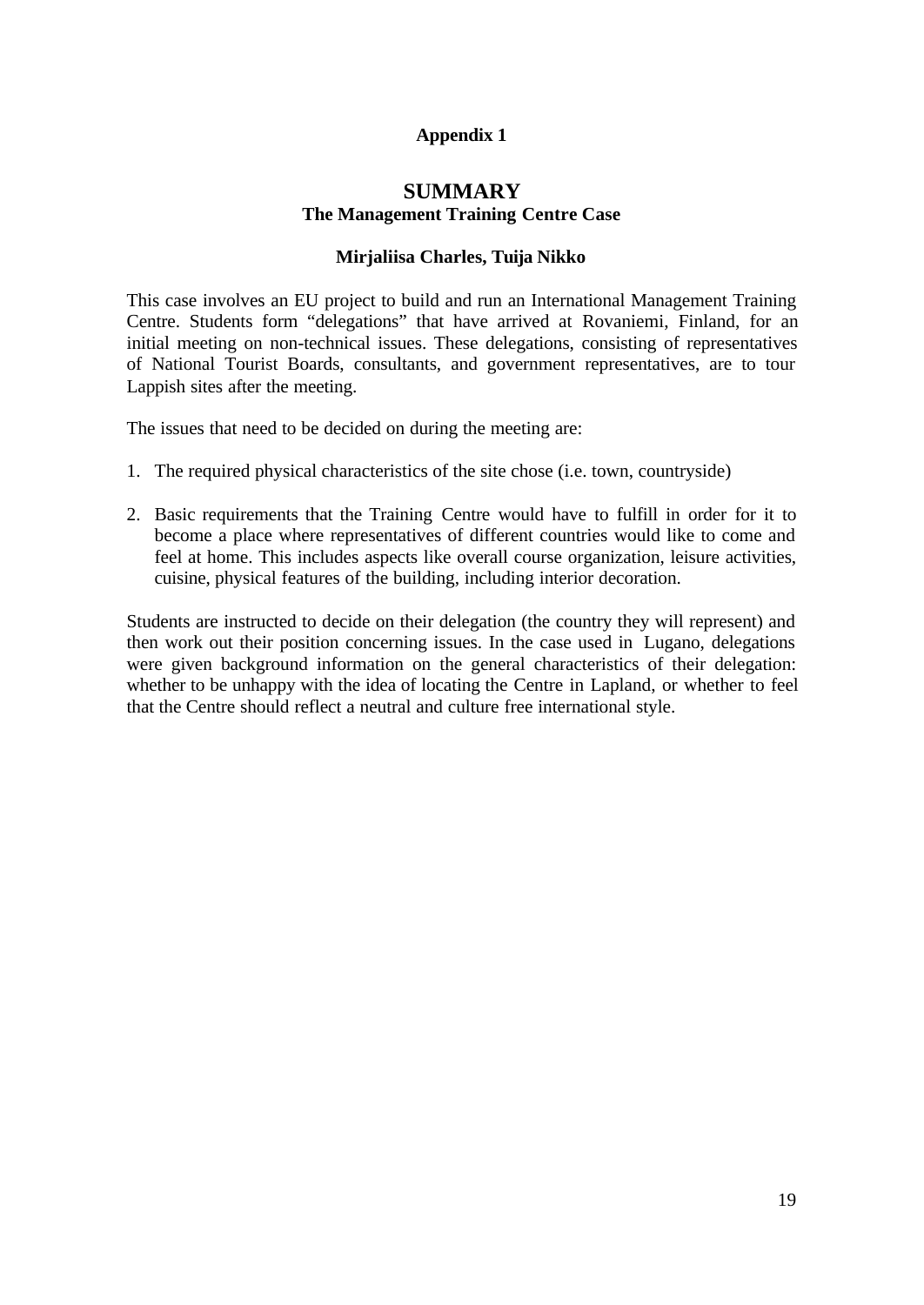## **Appendix 2 Student Group and Extract, University of Lugano (for reference while viewing the video extract)**

## **Delegation A (Representing France, left to right, around table)**

1. Gabriele, Italian and Swiss (Education in Italian and German, has lived in Zurich for 8 years)

2. Christian, Italian (from Varese, Italy, near the Italian-Swiss border)

# **Delegation B** (**Representing Finland/Lapland, the "Host Group")**

3. Francesco, Swiss (from Ticino – Italian-speaking Swiss canton)

4. Andrea, Swiss (from Ticino – Italian-speaking Swiss canton)

# **Delegation C** (**Representing Italy)**

5. Christian, Italian (from Sondrio, Italy – borders with a Swiss Canton in which Italian, German and Romansh are spoken)) 6. Cinzia, Italian (from Milan, Italy)

# **Transcriptions and Video Extract**

The part of the video to be viewed starts with unit no. 3 on the transcription below. Francesco, leader of the Finnish delegation, has finished answering Christian P.'s question about nationality of staff (European / International/ Finnish). Francesco then asks the group their opinion on staff nationality.

|                  | <b>Speaker</b>     | <b>Transcription - Lugano Students</b>                                                                                                                                                                                                                                                                                               |
|------------------|--------------------|--------------------------------------------------------------------------------------------------------------------------------------------------------------------------------------------------------------------------------------------------------------------------------------------------------------------------------------|
| 1.               | Francesco<br>(Fin) | () What is your opinion about this?                                                                                                                                                                                                                                                                                                  |
| 2.               | Christian<br>(I)   | Yes, we think it's important to have different people from different country in<br>the Centre in order to do the possibility and the service to have the possibility<br>to uh meet other- other people from Europe or other parts of the world. And do<br>you think to open the Centre all the year or only in the summer or winter? |
| 3.               | Francesco<br>(Fin) | No. Our idea is just during the-the summer season and we think just the spring<br>and summer. (six seconds silence)                                                                                                                                                                                                                  |
| $\overline{4}$ . | Gabriele<br>(Fr)   | This Centre, from point of view is that we want the Centre reflects a natural<br>cultural free and international style. It's also your idea or not?                                                                                                                                                                                  |
| 5.               | Francesco          | Yes we are agree with that. And you are agree also? (He looks at Cinzia and<br>Christian P.)                                                                                                                                                                                                                                         |
| 6.               | Christian          | Yes                                                                                                                                                                                                                                                                                                                                  |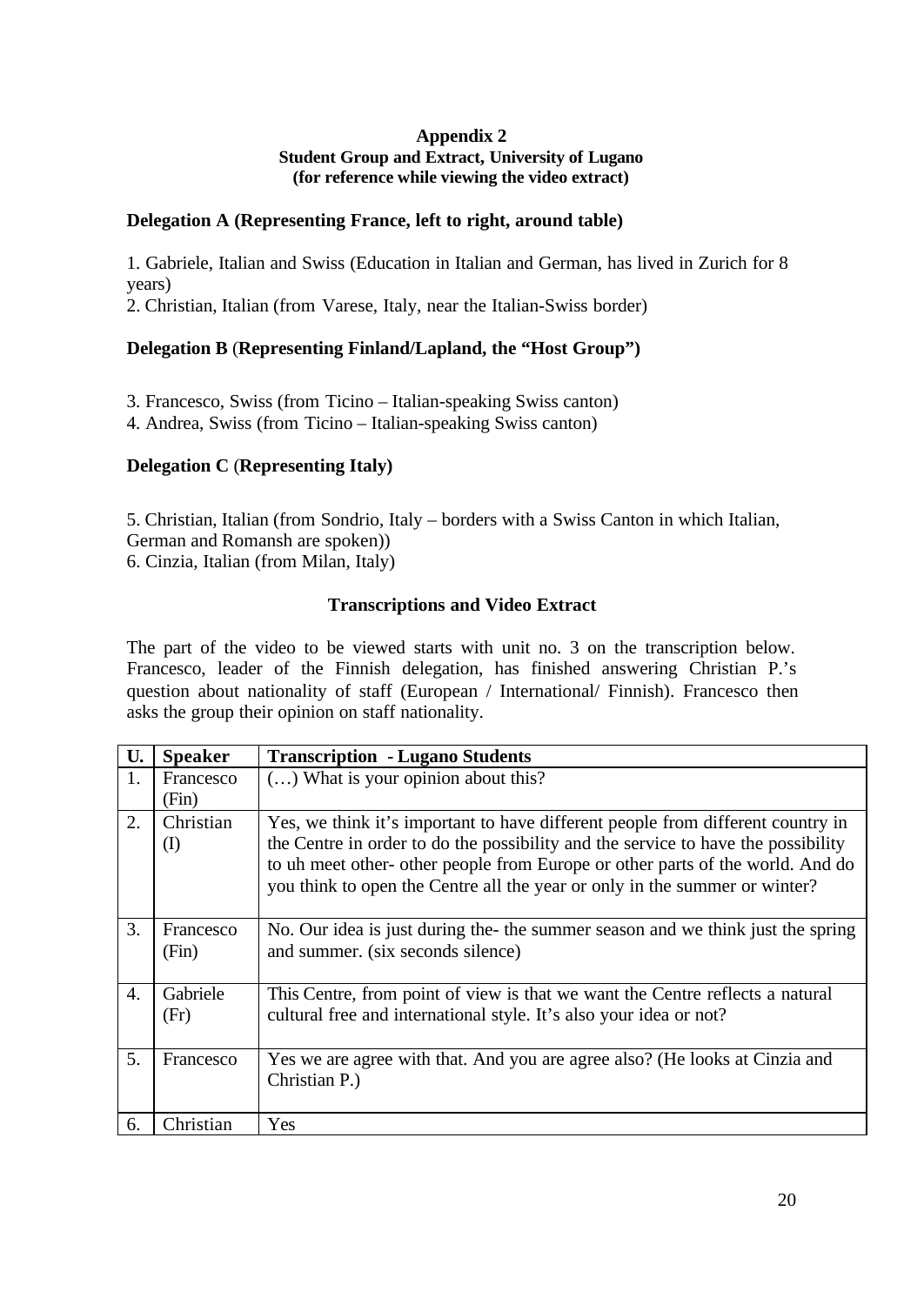|    | (I), Cinzia      |                                                                                                                                                                                                                                                                                                                                                                                                                                                                                                                                                                                                                                                                                |
|----|------------------|--------------------------------------------------------------------------------------------------------------------------------------------------------------------------------------------------------------------------------------------------------------------------------------------------------------------------------------------------------------------------------------------------------------------------------------------------------------------------------------------------------------------------------------------------------------------------------------------------------------------------------------------------------------------------------|
| 7. | Gabriele<br>(Fr) | Because I think a multicultural Centre – training Centre – it must be very<br>modern, flexible, and Rovaniemi, I think, it's not enough in the middle of<br>Europe. Rovaniemi it's very north, top of Europe. It's not a difficulty for the<br>other people to reach this place?                                                                                                                                                                                                                                                                                                                                                                                               |
| 8. | Francesco        | Yes. It is a big problem for our solution, our solution. But we think that you<br>will see also that $()$ not in the middle of Europe is not a problem. $()$ other<br>region much more. We think that the possibility to visit the Centre in the<br>region for example the north, also is a good solution to develop this region<br>because Lapland has not any () and we want to develop Rovaniemi and<br>boost the local economy. That's our idea. I agree that Lapland is not in the<br>Centre but our idea is not only the Centre of Europe but also the regions can<br>have the possibility to develop and to grow (Christian P. nods head in<br>agreement/understanding) |

# **Example of Problem and Strategy Used**

|                | Cinzia $(I)$       | What is your idea about the cuisine?<br>(she pronounces it "KWEE-zene"; the others don't seem to<br>understand and look at each other. The group has just finished<br>talking about government financing, so this question represents<br>a new topic; meaning can not be drawn from context.) |
|----------------|--------------------|-----------------------------------------------------------------------------------------------------------------------------------------------------------------------------------------------------------------------------------------------------------------------------------------------|
| 2.             | Francesco<br>(Fin) | About the?                                                                                                                                                                                                                                                                                    |
| 3.             | Cinzia $(I)$       | Cuisine<br>(same pronunciation: "KWEE-zene" The others till don't understand;<br>they look at Christian, the other Italian. Someone says "cucina," Italian for<br>food, cooking, cuisine)                                                                                                     |
| $\overline{4}$ | Francesco<br>(Fin  | International.                                                                                                                                                                                                                                                                                |

In this case, mutual understanding was reached when someone contributed a word in a language familiar to the participants. This kind of "code-switching" or "joint production" has been observed in international business meetings in which participants come from a variety of countries. Another way of dealing with a situation in which the group or audience does not understand is for the speaker to reword or rephrase. In this case, Cinzia could have used the simpler word, for example, "food," "cooking" or even "restaurant service" or "eating" instead of repeating the same word.